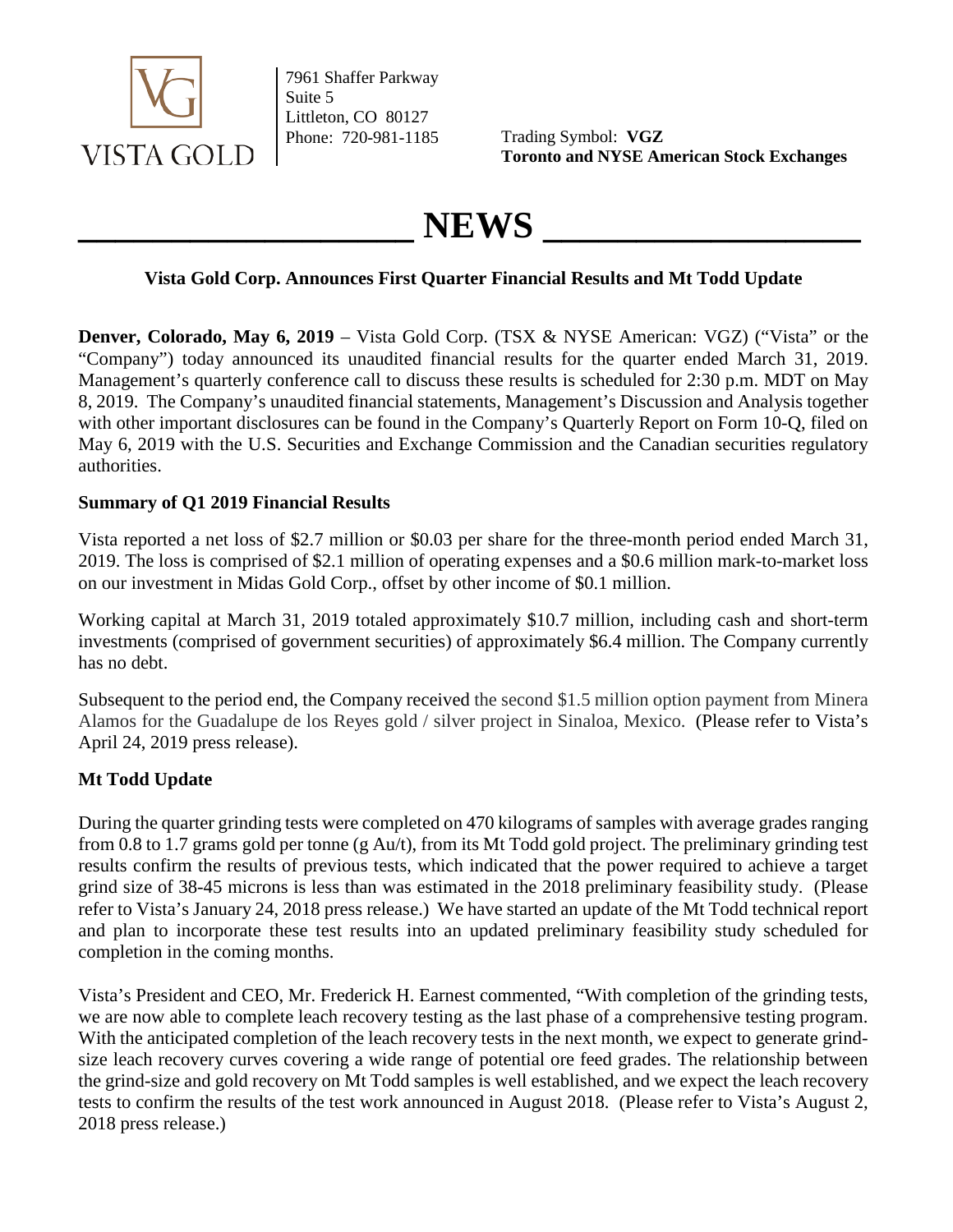We are also pleased with the receipt of the Guadalupe de los Reyes option payment as it provides the Company with non-dilutive financing, consistent with our corporate strategy."

## **Management Conference Call**

A conference call with management to review our financial results for the first quarter ended March 31, 2019 and to discuss corporate and project activities is scheduled for May 8, 2019 at 2:30 p.m. MDT.

Participant Toll Free: 844-898-8648 Participant International: 647-689-4225 Conference ID: 2857058

This call will be archived and available at [www.vistagold.com](http://www.vistagold.com/) after May 8, 2019. Audio replay will be available for 21 days by calling toll-free in North America: 855-859-2056, passcode 2857058.

If you are unable to access the audio or phone-in on the day of the conference call, please email your questions to ir@vistagold.com.

All dollar amounts in this press release are in U.S. dollars.

### **Technical Report on Mt Todd**

For further information on the Mt Todd Gold Project, see the Technical Report entitled "NI 43-101 Technical Report Mt Todd Gold Project 50,000 tpd Preliminary Feasibility Study Northern Territory, Australia", dated March 2, 2018 with an effective date of January 24, 2018, which is available on SEDAR as well as on Vista's website under the Technical Reports section.

John Rozelle, Vista' s Sr. Vice President, a Qualified Person as defined by National Instrument 43-101 – *Standards of Disclosure for Mineral Projects*, has approved the information in this press release.

### **About Vista Gold Corp.**

The Company is a well-funded gold project developer. Our principal asset is our flagship Mt Todd gold project in Northern Territory, Australia. Mt Todd is the largest undeveloped gold project in Australia.

For further information, please contact Pamela Solly, Vice President of Investor Relations, at (720) 981- 1185.

### **Forward Looking Statements**

This press release contains forward-looking statements within the meaning of the U.S. Securities Act of 1933, as amended, and U.S. Securities Exchange Act of 1934, as amended, and forward-looking information within the meaning of Canadian securities laws. All statements, other than statements of historical facts, included in this press release that address activities, events or developments that we expect or anticipate will or may occur in the future, including such things as our belief that an update of the Mt Todd technical report incorporating new test results into a new report will be completed prior to the end of the second quarter 2019, completion of leach recovery testing as the last phase of a comprehensive testing program in the next month, the leach recovery tests to confirm the results of the testing work announced in August 2018; and our belief that Mt Todd is the largest undeveloped gold project in Australia are forward-looking statements and forward-looking information. The material factors and assumptions used to develop the forward-looking statements and forward-looking information contained in this press release include the following: no change to laws or regulations impacting mine development or mining activities, our approved business plans, mineral resource and reserve estimates and results of preliminary economic assessments, preliminary feasibility studies and feasibility studies on our projects, if any, our experience with regulators, our experience and knowledge of the Australian mining industry and positive changes to current economic conditions and the price of gold. When used in this press release, the words "optimistic," "potential," "indicate," "expect," "intend," "hopes," "believe," "may," "will," "if," "anticipate," and similar expressions are intended to identify forwardlooking statements and forward-looking information. These statements involve known and unknown risks, uncertainties and other factors which may cause the actual results, performance or achievements of the Company to be materially different from any future results, performance or achievements expressed or implied by such statements. Such factors include, among others, uncertainty of resource and reserve estimates, uncertainty as to the Company's future operating costs and ability to raise capital; risks relating to cost increases for capital and operating costs; risks of shortages and fluctuating costs of equipment or supplies; risks relating to fluctuations in the price of gold; the